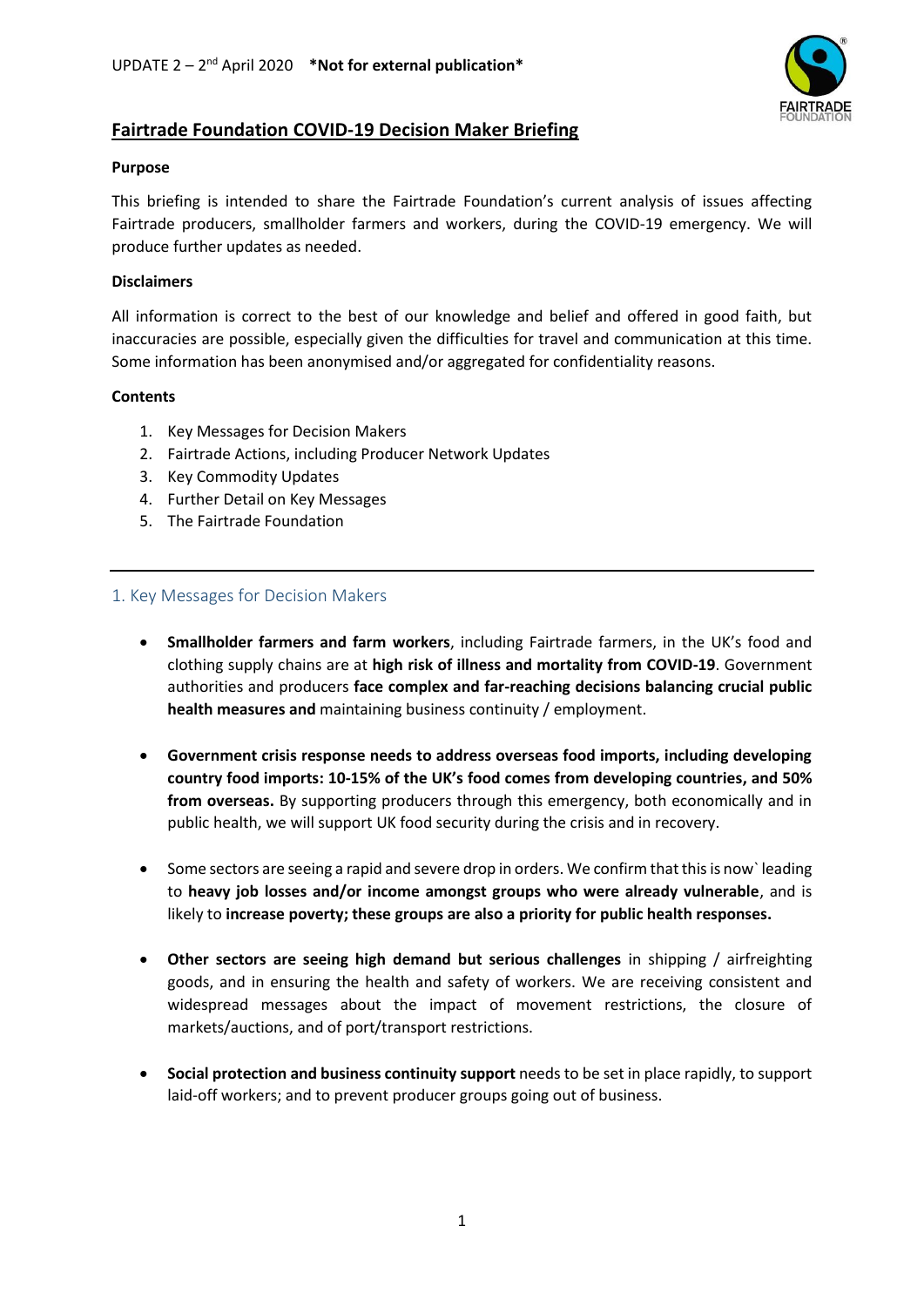

- **Human rights risks could rise in factories and agricultural settings**, both because poor incomes / job losses lead to distress strategies, and because movement restrictions lead to a lack of independent observation/inspection.
- **There is a rapidly closing window** to work with producer countries which are not yet experiencing lockdown **to support urgent healthcare measures.** These include accurate health information & education to address "fake news" about the virus and public health.

# 2. Fairtrade Actions

#### **Information / Communication and Strategy**

Coordination processes have been established between Fairtrade International, Producer Networks and national Fairtrade members, including the Fairtrade Foundation. These are now delivering a regular information flow on supply chain issues, and enabling decision making on response.

#### **Temporary Change in Fairtrade Standards**

A temporary change has been made in Fairtrade Standards to give producer groups additional flexibility in use of Fairtrade Premium during the COVID response. In particular, that substantially more of the Premium can be used as cash payments subject to the agreement of FP Committees.

#### Details are contained in a **Letter to Fairtrade producer groups:**

[https://files.fairtrade.net/standards/Announcement\\_Premium\\_COVID19\\_EN\\_FINAL.pdf](https://files.fairtrade.net/standards/Announcement_Premium_COVID19_EN_FINAL.pdf) .

This formal letter to Fairtrade Producer groups, employers and traders from Fairtrade International recognises the challenging circumstances now faced by producers, but encourages full respect for workers' rights during this period, and encourages public health measures in the workplace. Extract:

*"To the employers involved in the production of Fairtrade certified goods: we recognize the disruption in your supply chains and know that they are significant for some of you. Still, we ask that you take all measures necessary to respect the fundamental rights and freedoms of your workers."*

#### **Producer Networks and Producer Actions**

Producer Networks across the Fairtrade system are now consistently reporting public health and / or economic support actions taken at farm / plantation level, including movement restrictions / social distancing, and health education.

Economic support measures reported include forward purchase by co-operatives of farm produce (India) and exploring the use of Fairtrade Premium to provide income support (Kenya).

# 3. Key Commodity Updates and Risks

#### **Tea – high risk – income/jobs & health**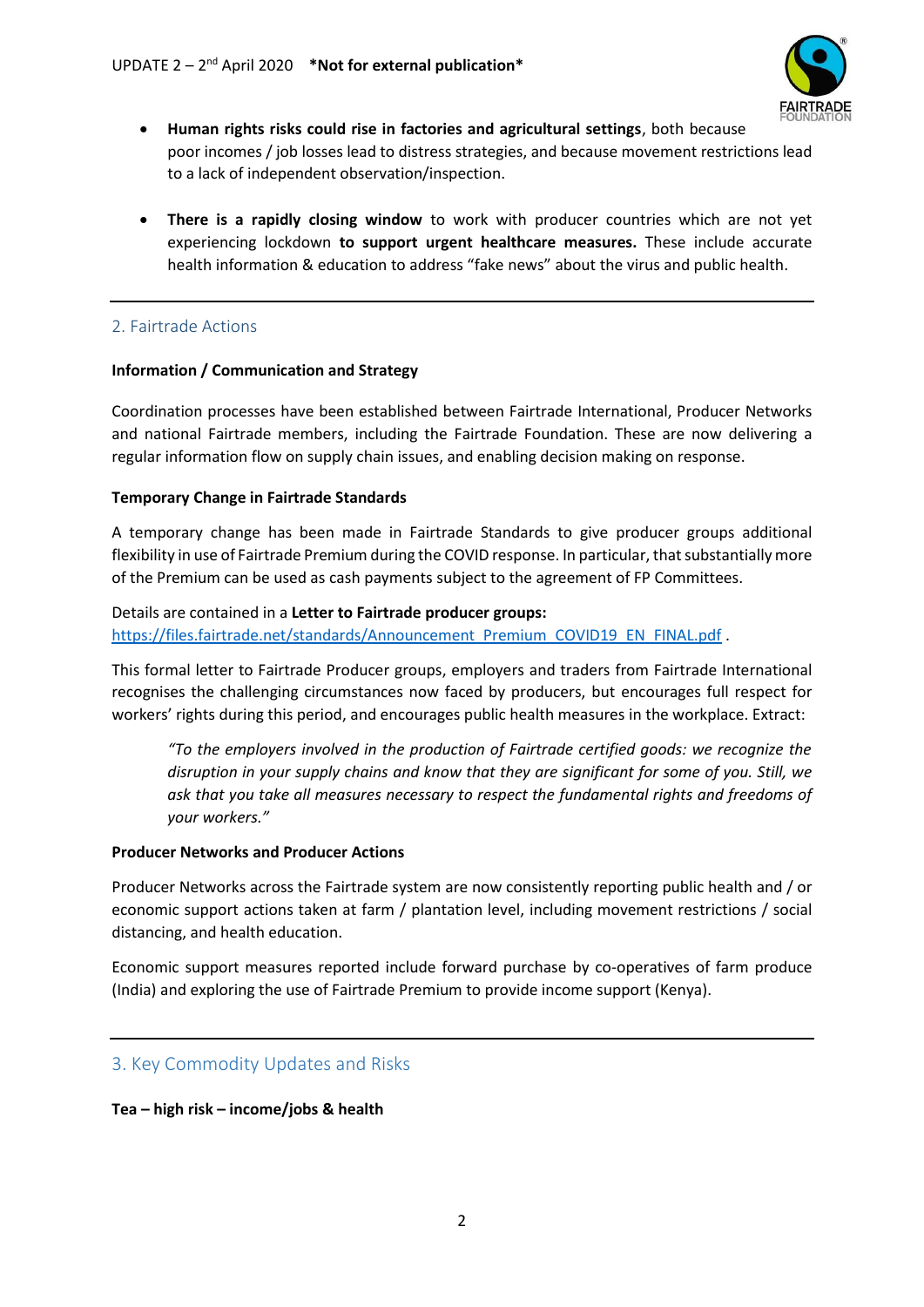

The tea sector has been seriously affected by the COVID-19 pandemic. Impacts were felt early due to decreasing orders from Iran and China as they locked down, and are now deepening with cancellation of orders and of shipping contracts and significant delays to shipments worldwide. Some of the major tea buying auctions, including Mombasa have been suspended and/or postponed.

Impacts appear to have so far, been most acute in Asia, and particularly in North East India, where it is currently peak harvest season. A three-week lockdown was declared in India as of 24 March until 14 April, causing disruption to the important first-flush harvest. At the time of writing the situation is rapidly changing and volatile with high risk for tea workers.

The approach taken by tea estates and state government to supporting workers during lockdown varies considerably state by state. Estates in Southern states are reported as agreeing to cover salaries during lockdown. The West Bengal (Darjeeling) government has reportedly offered food rations during lockdown for some workers. Assam is of most concern, with government and tea estates at odds over pay and support for workers during lockdown.

Workers on plantations in North East India are already poorly paid. Failure to pay or support workers presents a serious risk to workers as it will restrict their access to cash and essential provisions. Indian CSOs are making strong public calls for workers to be paid and supported.

Full lockdown also means no essential maintenance of tea bushes – for example manual-weeding and pruning for organic production. This could delay harvesting and affect quality/productivity. Tea estates are negotiating for some exceptions to be agreed to allow for critical works, subject to strict conditions.

Fairtrade Asia report that Fairtrade certified estates have been proactive with regards to introducing health and safety measures, for example provision of face masks, sanitiser and training on handwashing and physical distancing.

**African tea origins** are also badly affected by the drop in market demand. Production continues but auctions in Kenya and Tanzania have been postponed or suspended. Uganda has port restrictions in place and transportation has been affected.

The difficulty in selling tea could be expected to impact farmer incomes in African origins within the short to medium term.

# **Flowers – high risk – income/jobs & health**

 $\overline{a}$ 

The Kenya Flower Council now estimate that \$300,000 is being lost a day to the industry as a result of COVID-19, with 50 tons of flowers being dumped daily. Just 20% of typical sales are being exported. The impact on livelihoods is already clear: 30,000 temporary workers have already been sent home and 40,000 permanent staff have been placed on compulsory annual leave<sup>1</sup>. There is good

<sup>1</sup> *\$300,000 lost a day - Andrew Wasike, 27 March 2020, 'Kenya's flower industry dying due to COVID-19' <https://www.aa.com.tr/en/africa/kenya-s-flower-industry-dying-due-to-covid-19/1782378>* ; *50 tons dumped and 20% exported - David Herbling, 19 March 2020, 'Kenya Destroys Fresh Roses as Virus Crashes Demand in Europe'  [https://www.bloomberg.com/news/articles/2020-03-19/kenya-sees-2020-flower-exports-falling-by](https://www.bloomberg.com/news/articles/2020-03-19/kenya-sees-2020-flower-exports-falling-by-half-on-coronavirus)[half-on-coronavirus](https://www.bloomberg.com/news/articles/2020-03-19/kenya-sees-2020-flower-exports-falling-by-half-on-coronavirus)*; *Numbers on leave - Steve Otieno. March 21, 2020. 'Flower sector faces collapse as Covid-19 hits main markets' [https://www.nation.co.ke/business/Flower-sector-faces-collapse-as-Covid-19-hits-main](https://www.nation.co.ke/business/Flower-sector-faces-collapse-as-Covid-19-hits-main-markets/996-5498896-n77mbbz/index.html)[markets/996-5498896-n77mbbz/index.html](https://www.nation.co.ke/business/Flower-sector-faces-collapse-as-Covid-19-hits-main-markets/996-5498896-n77mbbz/index.html)*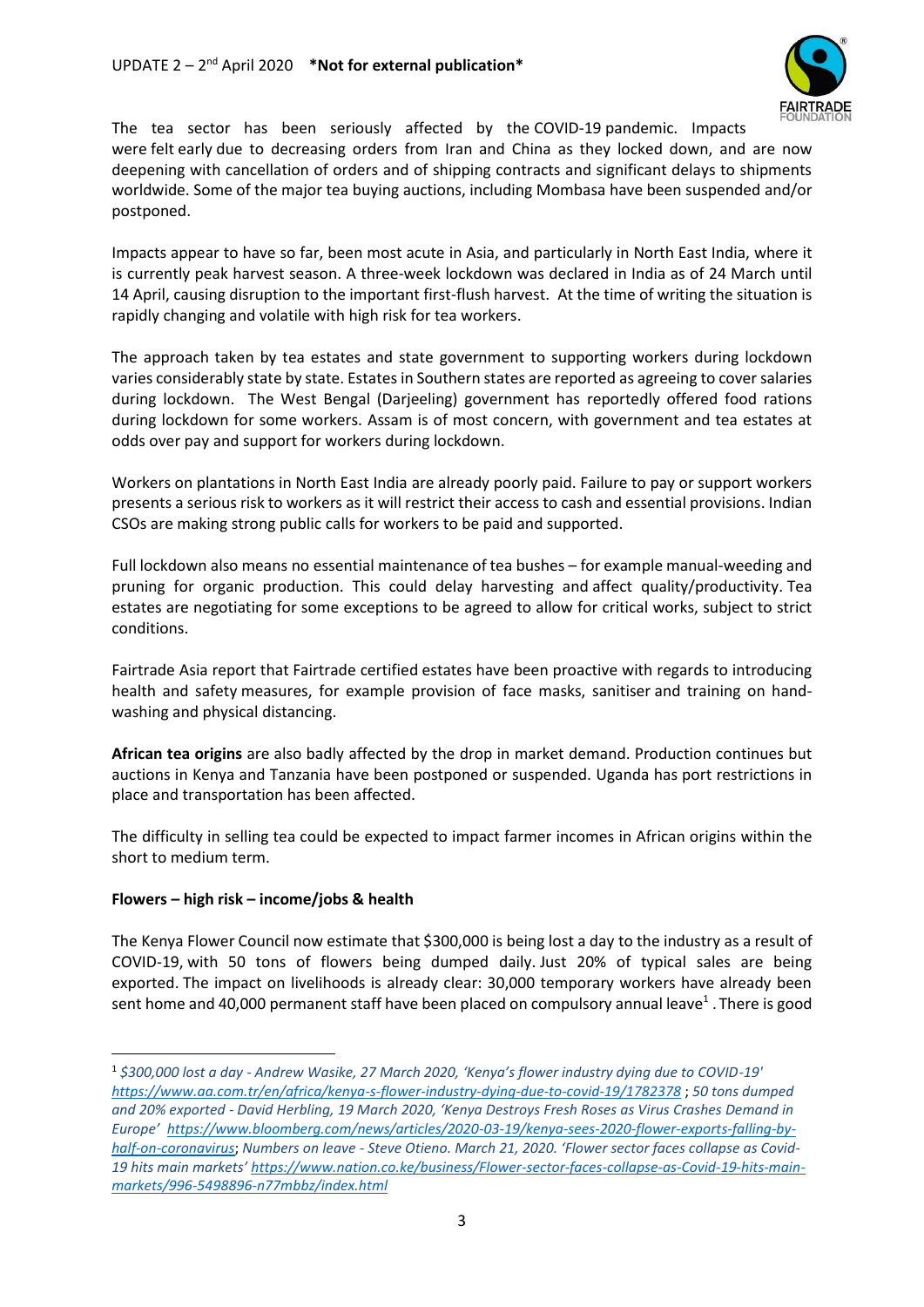

consistency between these news reports and our direct information. On site, producers report operating hygiene / distancing measures. Similar issues are facing the flower sector in Ecuador.

Fairtrade Africa supported calls for structural support for Kenya's flower workers and flower industry. The Kenyan government has announced a number of measures, including 100% tax relief for flower workers earning less than Ksh 24'000, a reduction of the PAYE tax rate from 30% to 25% and a reduction of corporation tax rate from 30% to 25%<sup>2</sup>. We anticipate that flower farms may consider use of the Fairtrade Premium change to provide additional support to workers.

### **Wine – emerging risk**

South Africa is now on lockdown as infection rates increase. Borders have been closed which means shipping is paused and this is a concern for wine exports and sales. Harvesting has been allowed to continue with public health controls in place. Fairtrade producer organisations report new public health measures on site, including movement restrictions and additional handwashing, sanitising etc.

#### **Cocoa – health / economic / poverty risk**

Farmers in the main West African origins are supplying pre-existing contracts for the 2019/20 cocoa season which started last October and will end in June. Fairtrade producer organisations have implemented movement restrictions. Some West African origins such as Sierra Leone have only recently been through the experience of Ebola, which means there is some experience in controlling serious epidemics in the region.

Central/South America and Caribbean origins are now harvesting and reporting the impact of movement restrictions and logistical challenges, along with significantly lower demand.

# **Coffee – health / economic / poverty risk**

The overall picture emerging is of high concern along similar lines to other commodities. Poverty levels are already high in many coffee growing communities.

World market prices remain at low levels, hovering at a \$1.20 / lb vs Fairtrade Minimum Price + Premium of at least \$1.40+\$0.20 (for non-organic Arabica), despite having risen over the past year. There is a longer lag time for coffee production and transport.

The immediate vulnerability of farmers to economic damage depends on the timing of the harvest season which varies around the world – for example, the Rwandan harvest takes place now, the Indian harvest has just concluded. Multiple reports from most origins suggest a high level of concern that demand is dropping / could drop, along with many concerns that port restrictions and lockdowns will hinder transport and export.

# **Bananas – health / output / transport / income risk**

**.** 

There is high UK demand for bananas which are a popular "core basket" product, driven by changes in shopper behaviour. Fairtrade banana production has been able to continue, for the time being, in key countries of origin. However, new precautions are now in place to reflect the lockdowns, new

<sup>2</sup> [https://home.kpmg/us/en/home/insights/2020/03/tnf-kenya-tax-relief-measures-include-reduced](https://home.kpmg/us/en/home/insights/2020/03/tnf-kenya-tax-relief-measures-include-reduced-corporate-tax-rate-covid-19.html)[corporate-tax-rate-covid-19.html](https://home.kpmg/us/en/home/insights/2020/03/tnf-kenya-tax-relief-measures-include-reduced-corporate-tax-rate-covid-19.html)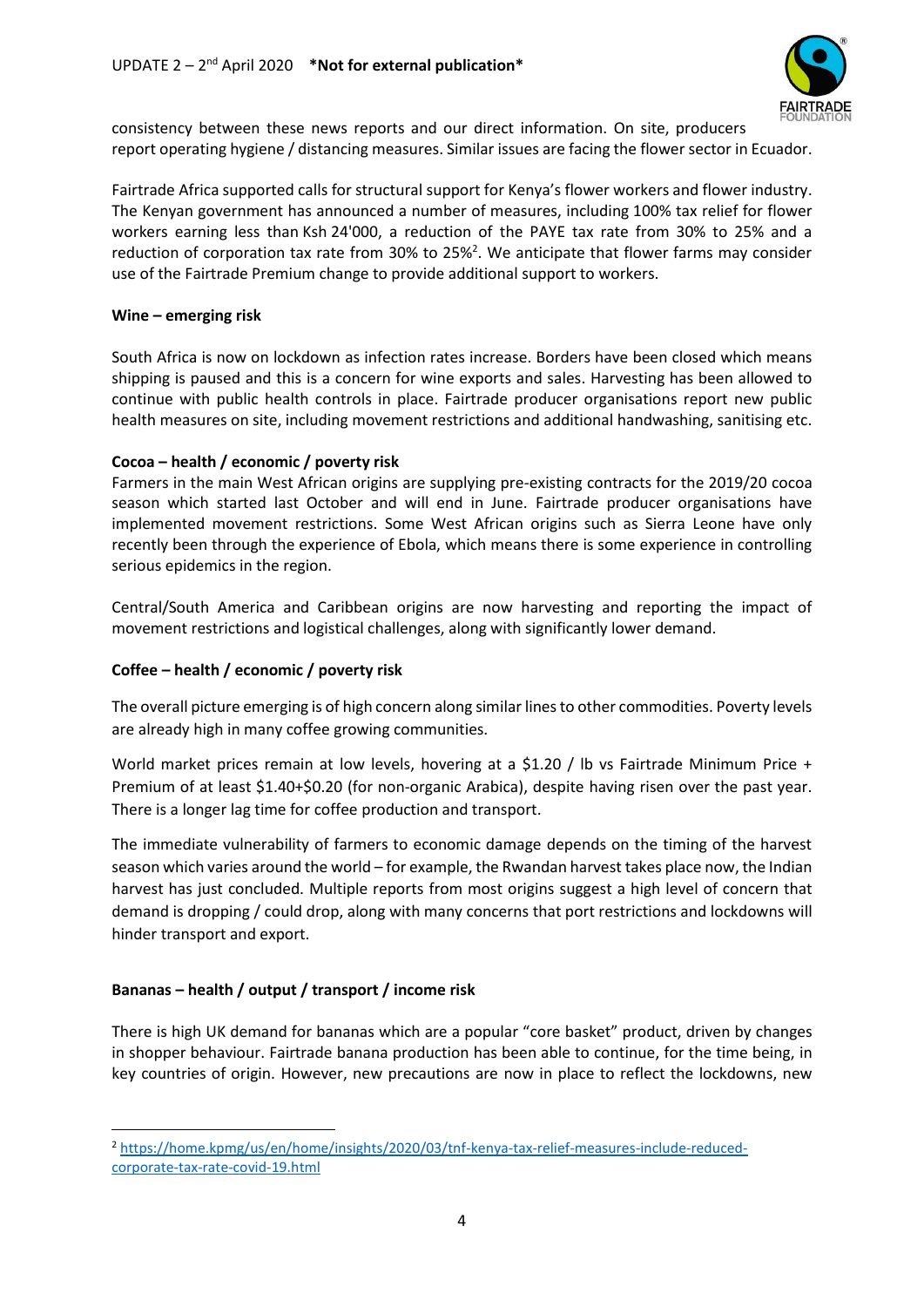

sanitary measures and physical distancing on the farm and especially in processing, which may lead to reduced output. Lockdown restrictions may deepen in the coming weeks.

Activities on banana farms continue in South American / Caribbean origins, but with reduced workers on farms at any one time to ensure physical distancing and hence slower output, and older workers not coming to work as a protective measure.

Despite the difficulties, we have also seen solidarity initiatives in different regions. For example, banana producers in Ecuador and Colombia are sharing spare fruit with households that cannot go out to work due to lockdown and therefore have no income to buy food.

Reports from West African plantations are that sites are operating with reduced staffing to reduce the risk of virus transmission, and hence lower productivity.

# 4. Further Detail on Key Messages

**.** 

**Smallholder farmers and farm workers**, including Fairtrade farmers, in the UK's food and clothing supply chains are at **high risk of illness and mortality from COVID-19**. Government authorities and producers **face complex and far-reaching decisions balancing crucial public health measures and**  maintaining business continuity / employment.

There is a very high risk to plantation workers and smallholder farmers from the virus. Although the virus is not established in many growing areas, this will only be a matter of time. Health services in developed countries are struggling to cope with the virus, and services in developing countries will be less robust. There is some reassurance in the many reports of active implementation of physical distancing and sanitation measures, but the struggle to contain the virus in developed economies is a warning that the health impact could increase dramatically in coming weeks.

**There is a rapidly closing window** to work with producer countries which are not yet experiencing lockdown to support urgent healthcare measures. These include accurate health information & education to address "fake news" about the virus and public health. Among other measures, CLAC (Fairtrade Latin America & Caribbean) have circulated WHO website information to producers across their region to encourage the accessing of accurate information. In India and Pakistan Fairtrade producer network staff and producer organisations report undertaking COVID-19 health awareness training for workers.

**Government crisis response needs to address overseas food imports, including developing country**  food imports. Half of the UK's food comes from overseas, and 10-15% from developing countries<sup>3</sup>. This is not just luxury food but also core products. By supporting producers through this emergency, both economically and in public health, we will support UK food security during the crisis and in recovery. This crisis brings home the critical role that retailers and the food industry now, more than ever, has to ensure food security for the UK. We are fully committed to working closely with commercial partners in a joint response.

*<sup>3</sup>* Based on DEFRA statistics of the origins of food consumed in the UK. Data for 2016 showed that 13% of UK's food imports originated from Africa, Asia and South America.

<sup>(</sup>https://www.gov.uk/government/publications/food-statistics-pocketbook-2017/food-statistics-in-yourpocket-2017-global-and-uk-supply )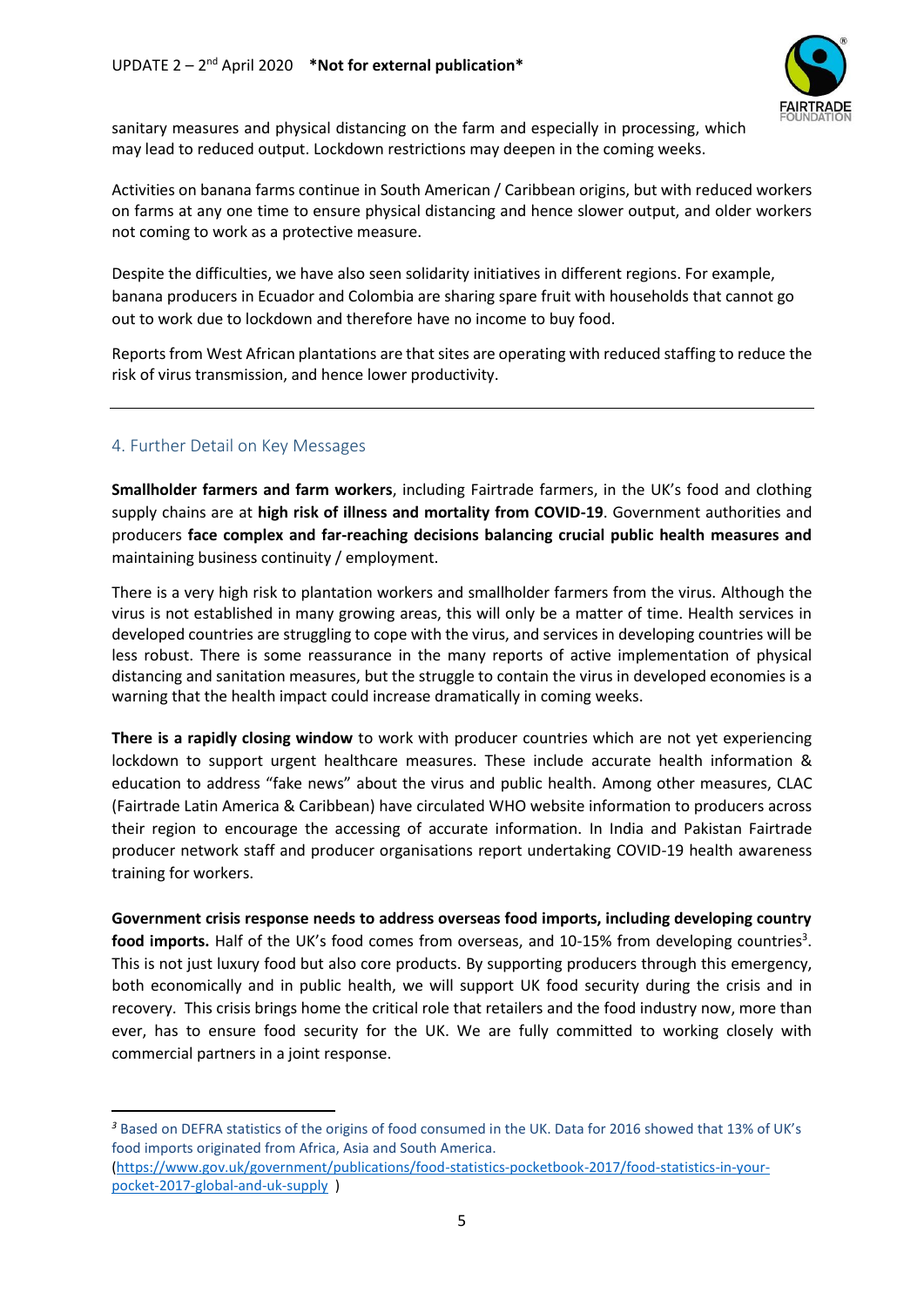

Many of the food producers, farmers and workers in developing countries were already on poverty level wages and experiencing poor human rights conditions. Many are now faced by the additional shocks generated by COVID-19. Food security for the UK through this crisis will be supported by finding ways to sustain jobs and incomes for producers, as well as supporting the delivery of critical health services.

Some sectors are seeing a rapid and severe drop in orders. We confirm that this is now` leading to **heavy job losses and/or income amongst groups who were already vulnerable**, and is likely to **increase poverty; these groups are also a priority for public health responses. Other sectors are seeing high demand but serious challenges** in shipping / airfreighting goods, and in ensuring the health and safety of workers.

We are receiving consistent and widespread messages about the impact of movement restrictions, the closure of markets/auctions, and of port/transport restrictions on the ability of producers to farm, to bring their goods to market and to export.

**Social protection and business continuity support** needs to be set in place rapidly, to support laid-off workers; and to prevent producer groups going out of business.

Governments in some origins will struggle to provide emergency household income and funding for job retention, as the UK government has established domestically. Fairtrade Africa has suggested that "tax and loan holidays" and other financial measures from national governments could help vulnerable producer businesses to keep operating and retain staff. It is encouraging to see the Kenyan government actions through the tax system to offer financial relief both to business and to low income workers.

Alongside supporting a proactive government approach to such measures, it is important that international stimulus packages are designed to enable the direct support of workers and farmers.

**Human rights risks could rise in factories and agricultural settings**, both because poor incomes / job losses lead to distress strategies, and because movement restrictions lead to a lack of independent observation/inspection.

If employment becomes scarce or income drops there is a higher risk that farmers/workers accept abusive working terms and conditions. External scrutiny by journalists, researchers and agency staff will also reduce due to movement restrictions, for example if plantation communities are placed in isolation. Human rights due diligence processes will be harder to operate.

Alongside recognising the unprecedented challenges faced by producers and supply chain businesses, Fairtrade is also asking producers and supply chain businesses to strongly uphold human rights commitments and fair-trading practices.

**Business decisions in response to the virus will have profound impacts on vulnerable people in UK supply chains.** We are keen to see responsible business practices which could help cushion the blow for vulnerable people in the supply chain, and good information sharing which informs responsible decision making.

The focus of buyers will understandably be on availability and supply chain challenges in the short term. This needs to be held together with maintaining good ethical standards both to meet our commitments to uphold human rights in business operations and to maintain the resilience of the supply chain through the immediate crisis and to retain resilience for the future. Many hundreds of